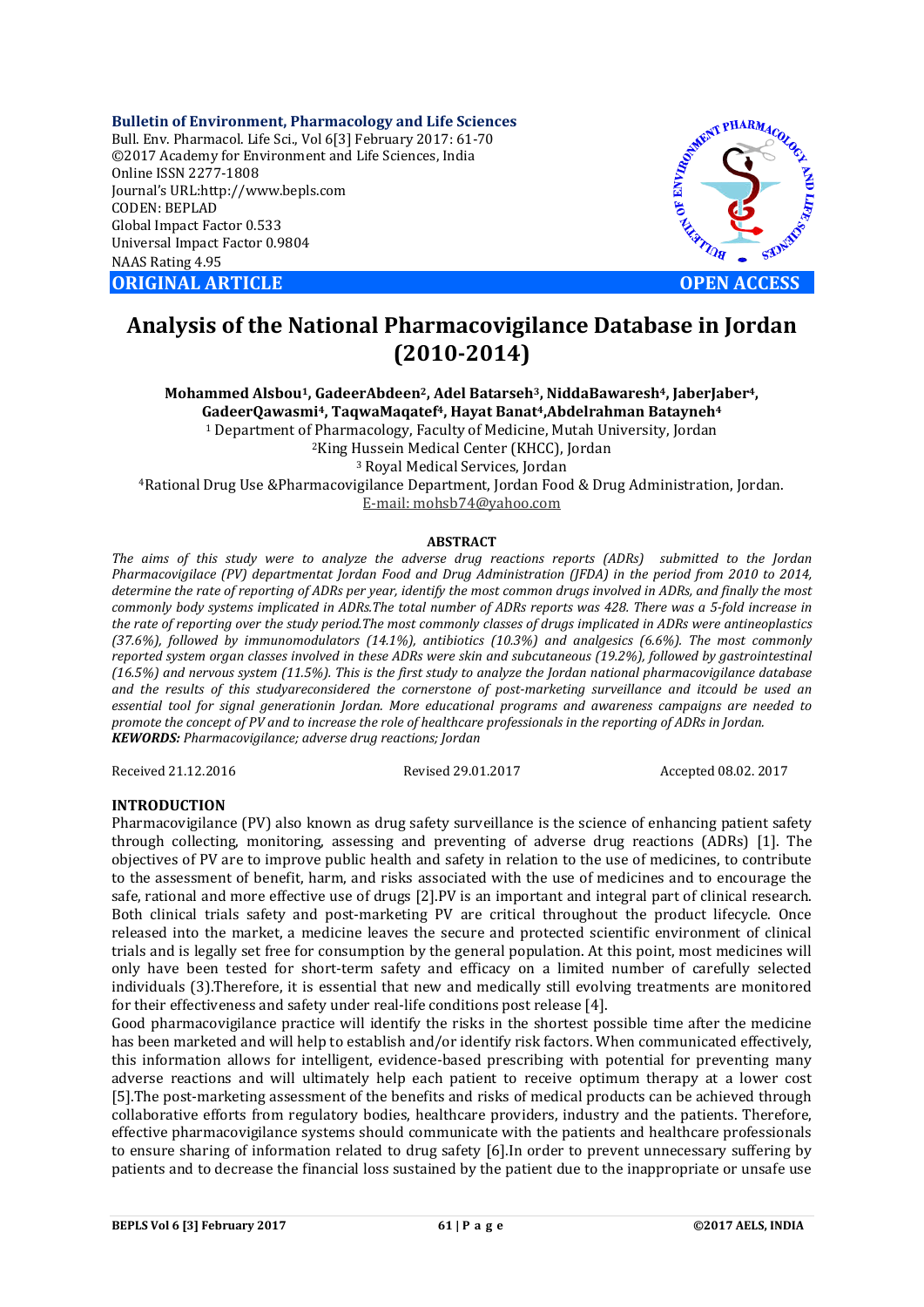of medicines, it is essential that a monitoring system for the safety of medicines is supported by doctors, pharmacists, nurses and other healthcare professionals in the country [7].

In Jordan, the PV system was established in 2001 and Jordan joined the WHO programme for international drug monitoring in 2002.In 2006, the first PVguidelines were approved based on the International Council for Harmonization (ICH)-Guidelines, which clarify the relation among stakeholders (Health authorities, healthcare providers, industry and patients)(8).In order to increase the awareness about PV and promote reporting of ADRs, five PV regional centers have been established recently in the north, middle and south part of Jordan [9]. In this study, we aimed to analyze the national ADRs reports submitted to the PV department at Jordan Food and Drug Administration (JFDA). This is the first detailed study to analyze the national PV database in Jordan.

#### **METHODS**

ADRs reports submitted to the rational drug use and pharmacovigilance department at JFDA from 2010 to 2014 were analyzed.The aims ofanalysis of ADRs reportswere tocreate national PV database for the JFDA, to determine the rate of reporting per year, classes of drugs involved in causing ADRs, the most common reported drugs, the most frequently ADRs and system organ classes involved in these ADRs.System organ classes and body systems involved in ADRs were classified according to the Medical Dictionary for Regulatory Activities (MedDRA) terminology [10].

#### **RESULTS**

The total number of ADRs reports received was 428 over the 5-year period. Eighty reports were excluded from the analysis as they were related to quality issue; therefore 348 reports were included in the study.The annual rate of reporting increased graduallyover the study period. There was about a 5-fold increase in the number of received reports(Figure 1).



**Figure 1.Number of ADR Reports/Year.**

#### **Classes of drugs involved in ADRs**

Seventeen classes of drugs were involved in causing ADRs. The most common classes were antineoplastics (37.6%), immunomodulators (14.1%), antibiotics (10.3%) and analgesics (6.6%) (Table1).

|                         | --                 | o          |
|-------------------------|--------------------|------------|
| <b>Classes of Drugs</b> | of<br>Total<br>No. | Percentage |
|                         | reports (348)      | (%)        |
| Antineoplastics         | 131                | 37.6%      |
| Immunomodulators        | 49                 | 14.1%      |
| Antibiotics             | 36                 | 10.3%      |
| Analgesics              | 23                 | 6.6%       |
| Antihypertensives       | 19                 | 5.5%       |
| Antivirals              | 15                 | 4.3%       |
| Antiepileptics          | 13                 | 3.7%       |
| Anticoagulants          | 9                  | 2.6%       |
| Antidiabetics           | 9                  | 2.6%       |
| Corticosteroids         |                    | 2%         |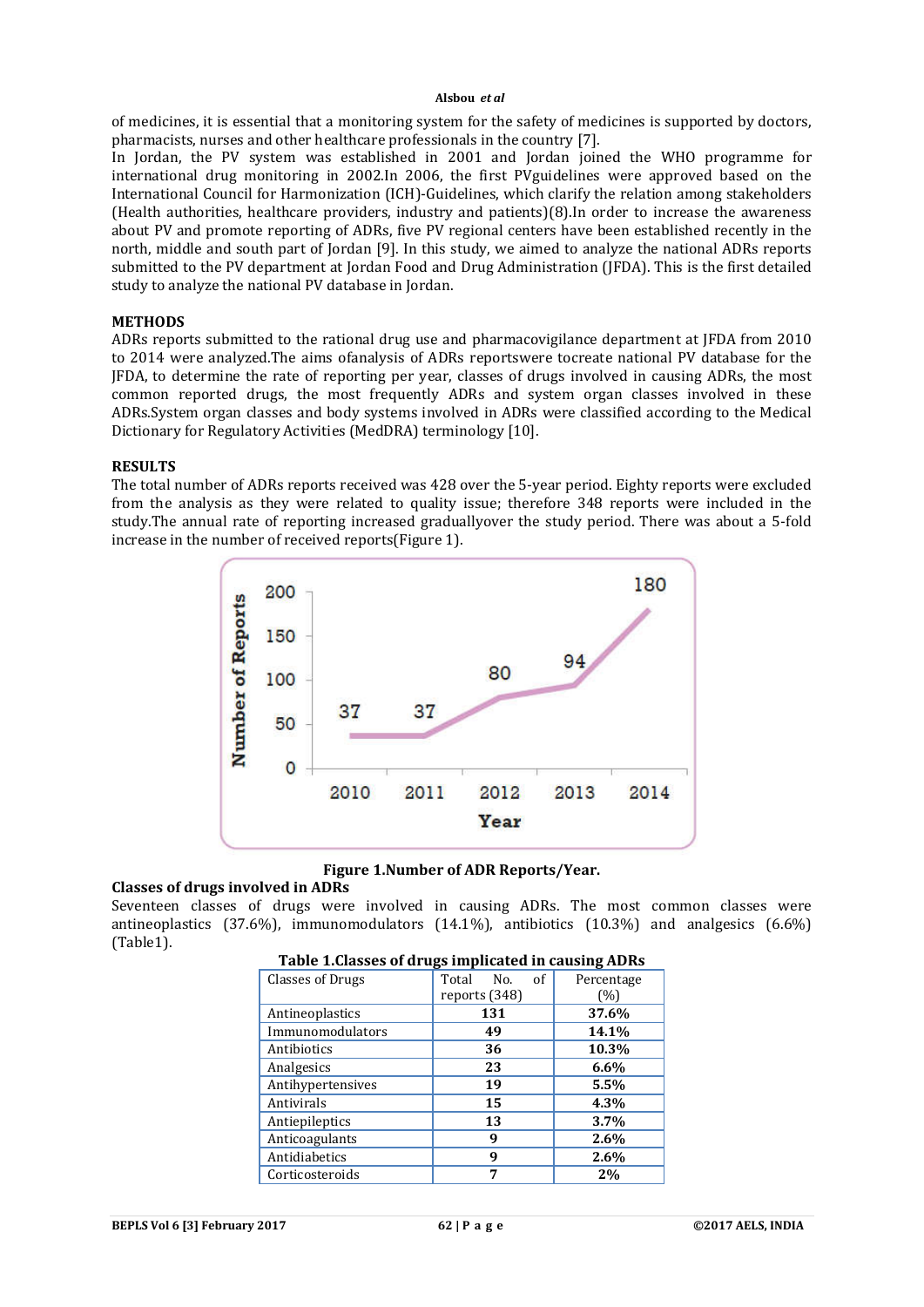| Antihyperlipidemics  | 4  | 1.2% |
|----------------------|----|------|
| Hormones             | 4  | 1.2% |
| Antipsychotics       | 2  | 0.6% |
| Vitamins & iron      |    | 0.6% |
| Anti-acne            | 2  | 0.6% |
| Peptic ulcer-healing |    | 0.6% |
| Antidepressants      |    | 0.3% |
| <b>Others</b>        | 20 | 5.7% |

A total of 125 drugs were involved in causing ADRs. Antineoplastics were the first most common class of drugs, 131 reports (37.6%). The most frequent antineoplastic drugs were docetaxel [28] reports, followed by oxaliplatin (15) reports. Immunomodulators were the second most common class of drugs involved in ADRs, 49 reports (14.1%). The most commonly drugs were lenalidomide [12], and thalidomide [10] reports. Antibiotics were the third most commonly class of drugs involved in ADRs, 36 reports (10.3%). The most common drugs were ceftriaxone (8) reports, and vancomycin [6] reports (Table 2).

**Table 2. Drugs involved in causing ADRs**

| Classes of drugs | No of           | Total            | Drugs            | No of reports  |
|------------------|-----------------|------------------|------------------|----------------|
|                  | drugs           | no of<br>reports |                  |                |
|                  |                 | $N = 348$        |                  |                |
| Antineoplastics  | $\overline{25}$ | 131              | <b>Docetaxel</b> | 28             |
|                  |                 |                  | Oxaliplatin      | 15             |
|                  |                 |                  | Nilotinib        | 11             |
|                  |                 |                  | Capcitabine      | 11             |
|                  |                 |                  | Rituximab        | 10             |
|                  |                 |                  | Filgrastim G-CSF | $10\,$         |
|                  |                 |                  | Bevacizumab      | $\, 8$         |
|                  |                 |                  | Erlotinib        | 5              |
|                  |                 |                  | Cabazitaxel      | 5              |
|                  |                 |                  | Imatinib         | $\overline{4}$ |
|                  |                 |                  | Everolimus       | 3              |
|                  |                 |                  | Paclitaxel       | 3              |
|                  |                 |                  | Carboplatin      | $\overline{c}$ |
|                  |                 |                  | Fluorouracil     | $\overline{2}$ |
|                  |                 |                  | Trastuzumab      | $\overline{2}$ |
|                  |                 |                  | Pegfilgrastim    | $\mathbf{2}$   |
|                  |                 |                  | Hydroxyurea      | $\overline{2}$ |
|                  |                 |                  | Cisplatin        | $\mathbf{1}$   |
|                  |                 |                  | Cyclophosphamide | $\mathbf{1}$   |
|                  |                 |                  | Cytarabine       | $\mathbf{1}$   |
|                  |                 |                  | Dacarbazine      | $\mathbf{1}$   |
|                  |                 |                  | Ruxolitinib      | $\mathbf{1}$   |
|                  |                 |                  | Vincristin       | $\mathbf{1}$   |
|                  |                 |                  | Bortezomib       | $\mathbf{1}$   |
|                  |                 |                  | Vemurafenib      | $\mathbf{1}$   |
| Immunomodulators | $\overline{10}$ | 49               | Lenalidomide     | 12             |
|                  |                 |                  | Thalidomide      | $10\,$         |
|                  |                 |                  | Adalimumab       | 6              |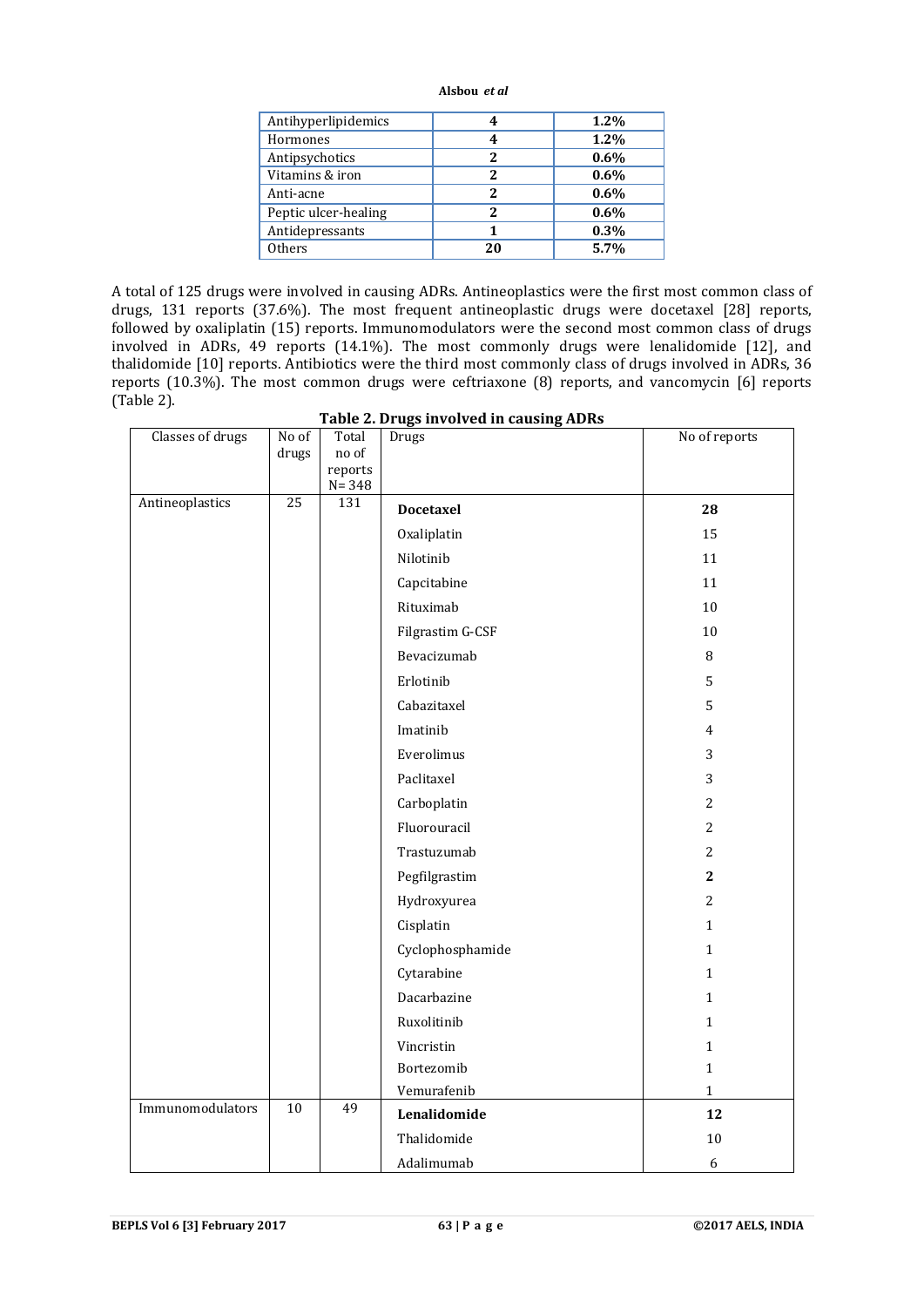|                   |                 |                 | Cyclosporine           | $\overline{4}$   |
|-------------------|-----------------|-----------------|------------------------|------------------|
|                   |                 |                 | Infliximab             | $\overline{4}$   |
|                   |                 |                 | fingolimod             | $\overline{4}$   |
|                   |                 |                 | Tacrolimus             | $\overline{4}$   |
|                   |                 |                 | Tocilizumab            | 3                |
|                   |                 |                 | Mycophenolate          | $\mathbf{1}$     |
|                   |                 |                 | Basiliximab            | $\mathbf 1$      |
| Antibiotics       | 15              | 36              | Ceftriaxone            | 8                |
|                   |                 |                 | Vancomycin             | 6                |
|                   |                 |                 | Doxycylcine            | $\overline{4}$   |
|                   |                 |                 | Teicoplanin            | 3                |
|                   |                 |                 | Ciprofloxacin          | $\overline{c}$   |
|                   |                 |                 | Gemifloxacin           | 2                |
|                   |                 |                 | Imipenem + cilastatin  | $\overline{2}$   |
|                   |                 |                 | Amoxicillin            | 2                |
|                   |                 |                 | Azithromycin           | $\mathbf{1}$     |
|                   |                 |                 | Amikacin               | $\mathbf{1}$     |
|                   |                 |                 | Cefdinir               | $\mathbf{1}$     |
|                   |                 |                 | Cefuroxime             | $\mathbf{1}$     |
|                   |                 |                 | Erythromycin           | $\mathbf{1}$     |
|                   |                 |                 | Metronidazole          | $\mathbf{1}$     |
|                   |                 |                 | Tigecycline            | $\mathbf{1}$     |
| Analgescis        | $\overline{10}$ | $\overline{23}$ | <b>Diclofenac</b>      | 8                |
|                   |                 |                 | Aspirin                | $\overline{4}$   |
|                   |                 |                 | Paracetamol            | 3                |
|                   |                 |                 | Pethidine              | $\overline{2}$   |
|                   |                 |                 | Codeine                | $\mathbf{1}$     |
|                   |                 |                 | morphine               | $\mathbf{1}$     |
|                   |                 |                 | Piroxicam              | $\mathbf{1}$     |
|                   |                 |                 | Lornoxicam             | $\mathbf{1}$     |
|                   |                 |                 | Etoricoxib             | $\mathbf{1}$     |
|                   |                 |                 | Ibuprofen              | $\mathbf{1}$     |
| Antihypertensives | 10              | 19              | Amlodipine             | $\boldsymbol{4}$ |
|                   |                 |                 | Furosemide             | 4                |
|                   |                 |                 | Irbesrtan              | 3                |
|                   |                 |                 | Candesartan            | $\overline{2}$   |
|                   |                 |                 | Enalapril              | $\mathbf{1}$     |
|                   |                 |                 | Valsartan              | $\mathbf{1}$     |
|                   |                 |                 | Hydrochlorothiazide    | $\mathbf{1}$     |
|                   |                 |                 | Atenolol               | $\mathbf{1}$     |
|                   |                 |                 | Metoprolol             | $\mathbf{1}$     |
|                   |                 |                 | Amiloride              | $\mathbf{1}$     |
| Antivirals        | $\overline{7}$  | 15              | Peg interferon alfa 2a | $\bf{8}$         |
|                   |                 |                 | Valganciclovir         | $\mathbf{2}$     |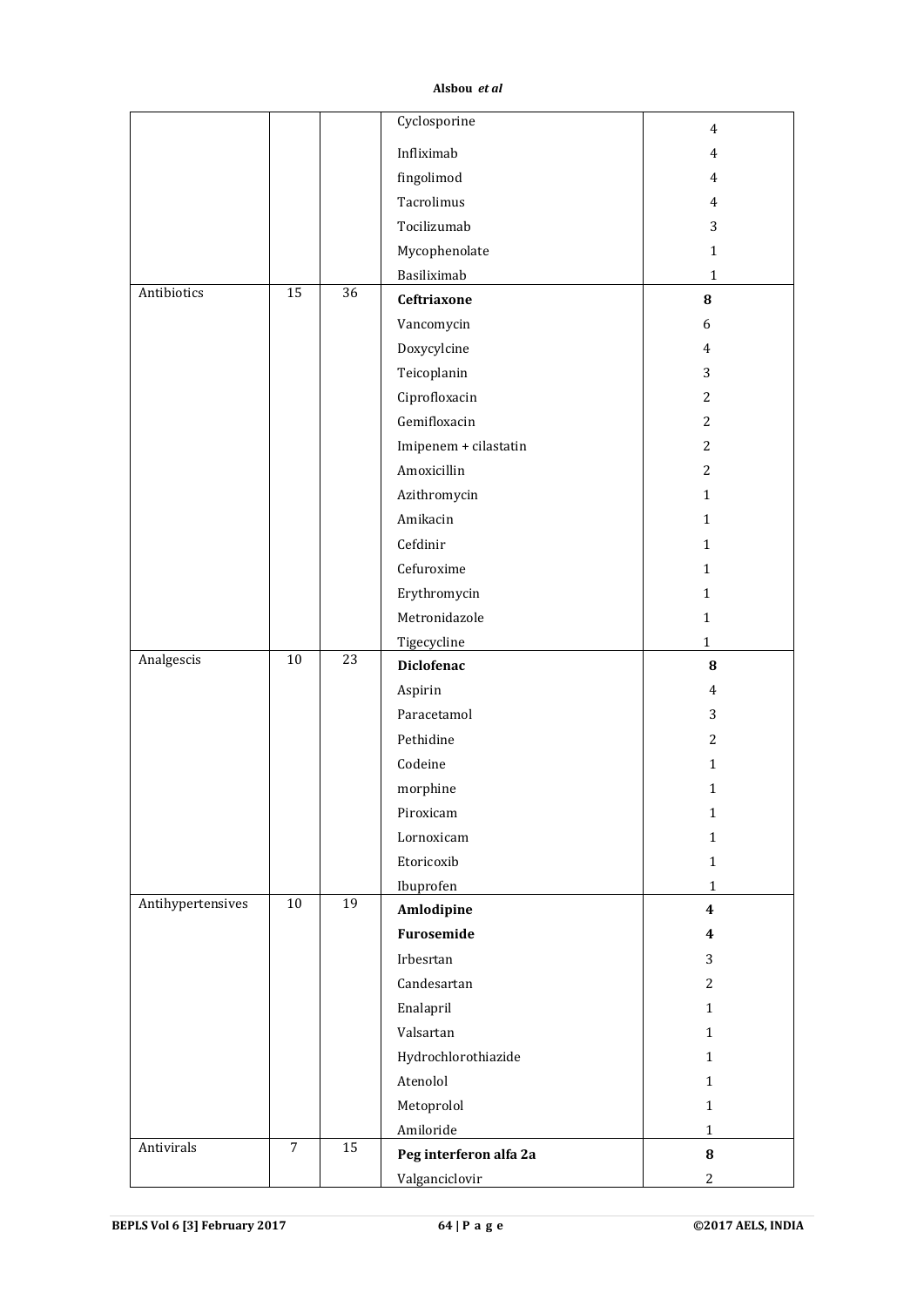|                                   |                                |                                  | Ganciclovir               | $\mathbf 1$                  |
|-----------------------------------|--------------------------------|----------------------------------|---------------------------|------------------------------|
|                                   |                                |                                  | Micafungin                | $\mathbf 1$                  |
|                                   |                                |                                  | Interferon alpha          | 1                            |
|                                   |                                |                                  | Acyclovir                 | $\mathbf{1}$                 |
|                                   |                                |                                  | Ribavirin                 | $\mathbf{1}$                 |
| Antiepileptics                    | 6                              | 13                               | Lamotrigine               | 5                            |
|                                   |                                |                                  | Carbamazepine             | 3                            |
|                                   |                                |                                  | Topiramate                | $\overline{2}$               |
|                                   |                                |                                  | Phenobarbital             |                              |
|                                   |                                |                                  |                           | $\mathbf{1}$                 |
|                                   |                                |                                  | Oxcarbazepine             | $\mathbf{1}$                 |
| Anticoagulants                    | $\overline{4}$                 | 9                                | levetiracetam             | $\mathbf{1}$                 |
| &Fibrinolytics                    |                                |                                  | Enoxaparin                | 3                            |
|                                   |                                |                                  | Heparin                   | 2                            |
|                                   |                                |                                  | Bemiparin Sodium          | $\overline{2}$               |
| Antidiabetics                     | $\overline{4}$                 | $\overline{9}$                   | Streptokinase             | $\overline{2}$               |
|                                   |                                |                                  | <b>Metformin</b>          | 4                            |
|                                   |                                |                                  | Insulin                   | 3                            |
|                                   |                                |                                  | Vildagliptin              | $\mathbf{1}$                 |
|                                   |                                |                                  | Glibenclamide             | $\mathbf{1}$                 |
| Corticosteroids                   | $\overline{5}$                 | $\overline{7}$                   | Prednisolone              | 3                            |
|                                   |                                |                                  | Dexamethasone             | $\mathbf{1}$                 |
|                                   |                                |                                  | Fluticasone               | $\mathbf{1}$                 |
|                                   |                                |                                  | Hydrocortisone            | $\mathbf{1}$                 |
|                                   |                                |                                  | Betamethasone             | $\mathbf{1}$                 |
| Antihyperlipidemics               | 3                              | 4                                | Atorvastatin              | $\mathbf{2}$                 |
|                                   |                                |                                  | Gemfibrozil               | $\mathbf{1}$                 |
|                                   |                                |                                  | Simvastatin               | 1                            |
| Hormones                          | $\overline{3}$                 | 4                                | <b>Oxytocin</b>           | $\overline{2}$               |
|                                   |                                |                                  | levothyroxin              | $\mathbf{1}$                 |
|                                   |                                |                                  | Progesterone              | $\mathbf 1$                  |
| Antipsychotics                    | $\mathbf{1}$                   | $\mathbf{1}$                     | Palipeidone               | $\overline{3}$               |
| Vitamins & iron                   | 2                              | 2                                | Alfacalcidol              | $\mathbf{1}$                 |
|                                   |                                |                                  | Iron                      | $\mathbf 1$                  |
| Anti-acne<br>Peptic ulcer-healing | $\mathbf{1}$<br>$\overline{2}$ | $\overline{2}$<br>$\overline{2}$ | Isotretinoin              | $\overline{2}$               |
|                                   |                                |                                  | Famotidine                | $\mathbf{1}$                 |
| Antidepressants                   | $\mathbf 1$                    | $\mathbf{1}$                     | Omeprazole<br>Venlafaxine | $\mathbf{1}$<br>$\mathbf{1}$ |
| Others                            | $\overline{17}$                | 20                               | Immunoglobulin            | $\overline{c}$               |
|                                   |                                |                                  | Atracurium                | 2                            |
|                                   |                                |                                  | Zoledronic acid           | 2                            |
|                                   |                                |                                  |                           |                              |
|                                   |                                |                                  | Cyclopentolate            | $\mathbf{1}$                 |
|                                   |                                |                                  | Omalizumab                | $\mathbf{1}$                 |
|                                   |                                |                                  | Brimonidine               | $\mathbf{1}$                 |
|                                   |                                |                                  | Misicrom                  | $\mathbf{1}$                 |
|                                   |                                |                                  | Sulbutamol                | $\mathbf{1}$                 |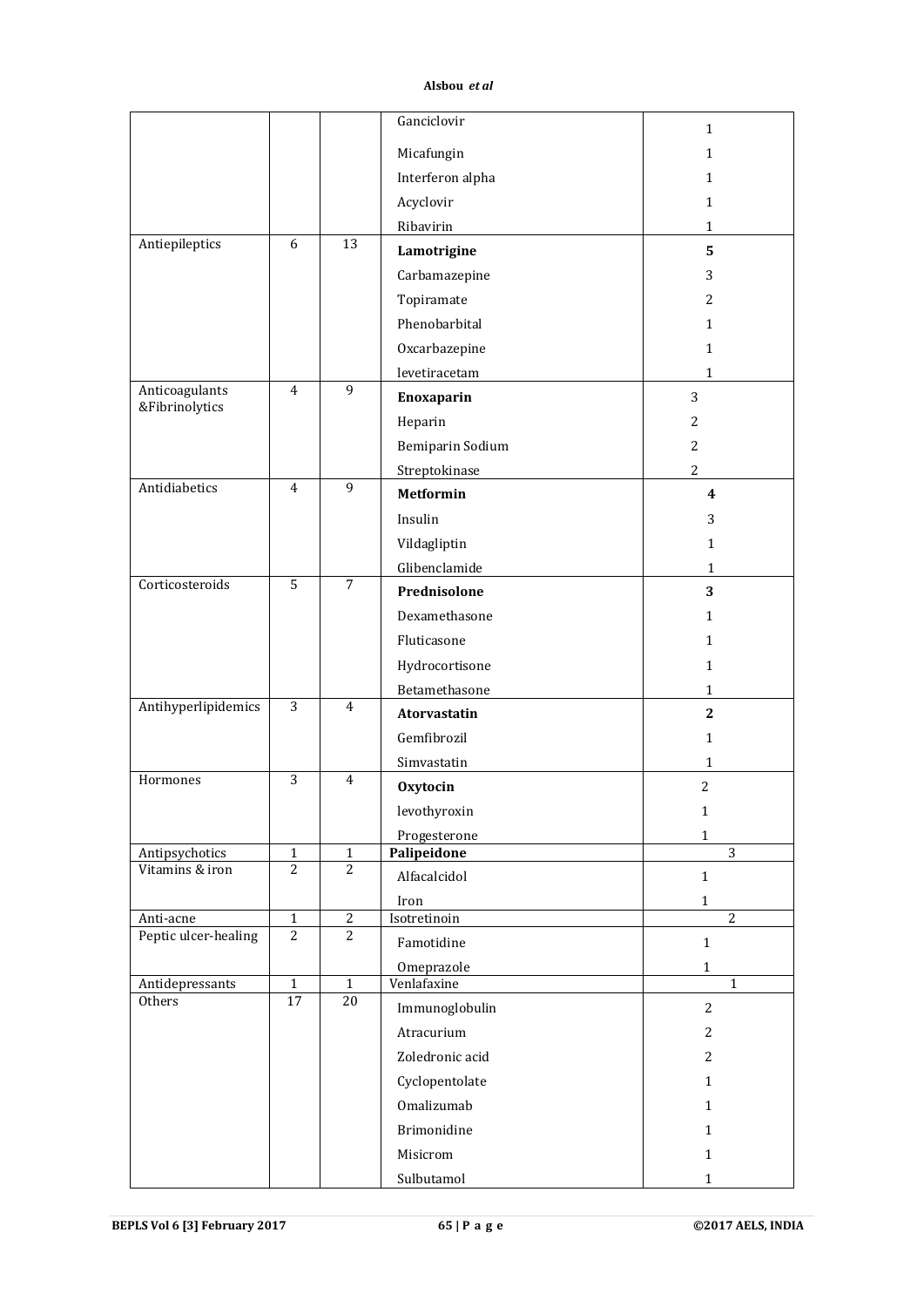| Hydroxychloroquine |  |
|--------------------|--|
| Deferasirox        |  |
| Rifampicin         |  |
| Epoetin beta       |  |
| Ibandronic acid    |  |
| Salbutamol         |  |
| Midazolam          |  |
| Hydroxychloroquine |  |
| Pseudoephedrine    |  |

# **System Organ Classes involved in ADRs:**

The total number of ADRs is (**417)**. The most frequently reported systems were skin and subcutaneous 80 ADRs (19.2%), gastrointestinal (GI) 69 ADRs (16.5%) and nervous system 48 ADRs (11.5%) (Tables 3 & 4).

| System Organ Class  | Total No. of<br>ADRs(417) | Percentage<br>(%) |
|---------------------|---------------------------|-------------------|
| Skin & Subcutaneous | 80                        | 19.2%             |
| Gastrointestinal    | 69                        | 16.5%             |
| <b>Nervous</b>      | 48                        | 11.5%             |
| <b>Blood</b>        | 39                        | $9.4\%$           |
| Respiratory         | 31                        | 7.4%              |
| General Disorder    | 31                        | 7.4%              |
| Musculoskeletal     | 30                        | 7.2%              |
| Vascular            | 21                        | 5%                |
| Endocrine           | 16                        | 3.8%              |
| Cardiac             | 15                        | 3.6%              |
| Renal & Urinary     | 10                        | 2.4%              |
| Hepatobiliary       | 9                         | 2.2%              |
| Immune              | 8                         | 1.9%              |
| Psychiatric         | 4                         | $1\%$             |
| <b>Infections</b>   | 3                         | 0.7%              |
| Eye                 | $\mathbf{2}$              | 0.5%              |
| Ear                 | 1                         | 0.2%              |

# **Table 3.System organ classes involved in ADRs**

# **Table 4. Systems involved in ADRs according to MedDRA terminology**

|                                   | u          | $\tilde{\phantom{a}}$     | ້              |
|-----------------------------------|------------|---------------------------|----------------|
| Systems<br>Skin &<br>subcutaneous | No of ADRs | ADRs                      | No of ADRs     |
|                                   | 80         | skin rash                 | 31             |
|                                   |            | Redness                   | 18             |
|                                   |            | Itching                   | 13             |
|                                   |            | Acral erythema            | $\overline{4}$ |
|                                   |            | Hand & foot syndrome GIII | 4              |
|                                   |            | Angioedema                | $\overline{4}$ |
|                                   |            | Urticaria                 | 3              |
|                                   |            | Sweating                  | 2              |
|                                   |            |                           |                |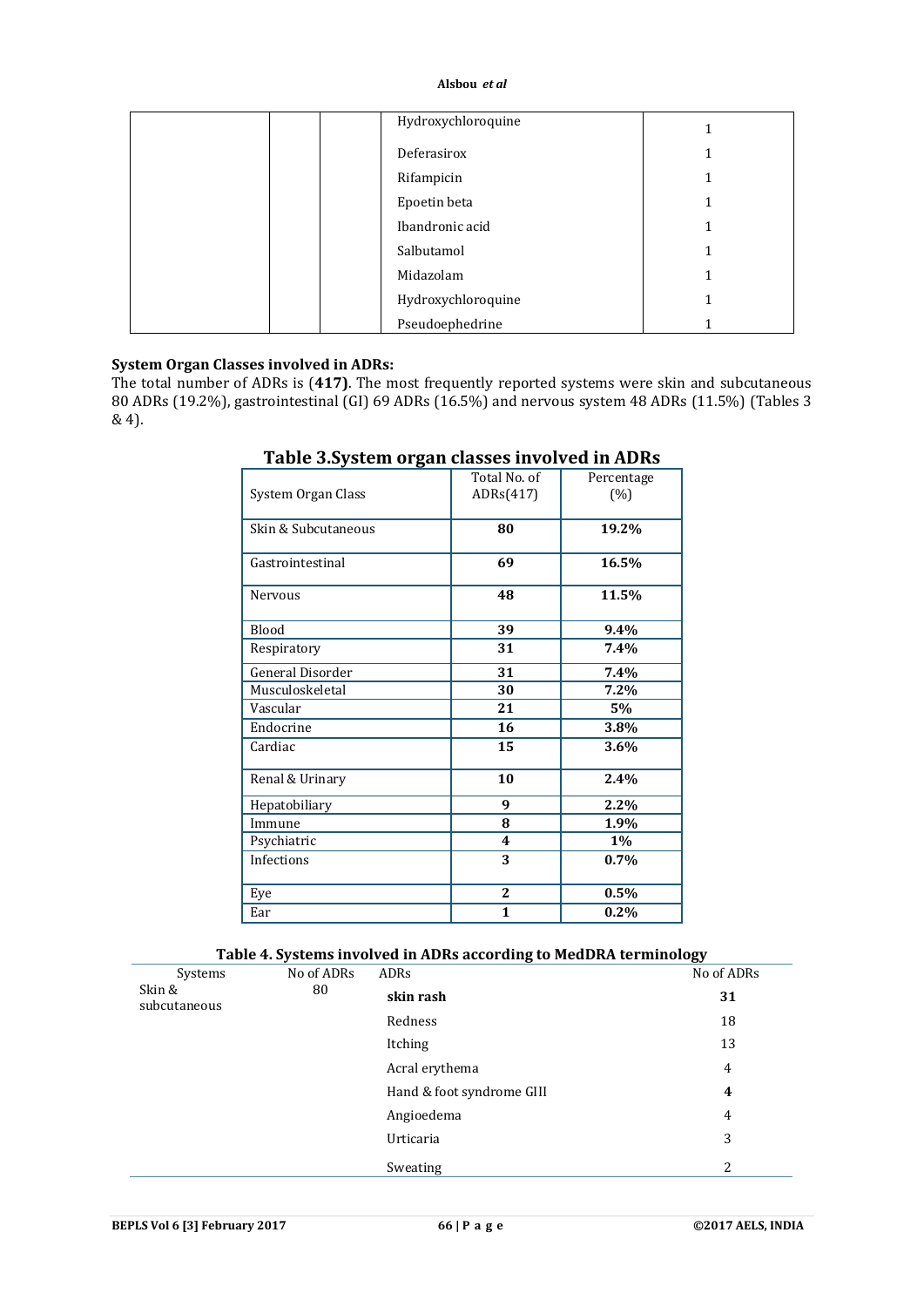|                  |    | Photosensitivity                 | $\mathbf{1}$     |
|------------------|----|----------------------------------|------------------|
| Gastrointestinal | 69 | <b>Vomiting</b>                  | 22               |
|                  |    | Diarrhea                         | 11               |
|                  |    | GI bleeding                      | 6                |
|                  |    | Duodenal ulcer                   | 6                |
|                  |    | Abdominal pain                   | 6                |
|                  |    | Nausea                           | 5                |
|                  |    | Constipation                     | 3                |
|                  |    | Erosions antralgastropathy       | 3                |
|                  |    | Heartburn                        | $\mathbf{1}$     |
|                  |    | Gingival hyperplasia             | $\mathbf{1}$     |
|                  |    | Dysphagia                        | $1\,$            |
|                  |    | Loss of taste                    | $\mathbf{1}$     |
|                  |    | Localized small bowel angioedema | $\mathbf{1}$     |
|                  |    | Poor appetite                    | $\mathbf{1}$     |
|                  |    | <b>Abdominal Distension</b>      | $\mathbf{1}$     |
| Nervous          | 48 | Headache                         | 7                |
|                  |    | Convulsions                      | $\overline{7}$   |
|                  |    | Generalized weakness             | 6                |
|                  |    | Numbness                         | 5                |
|                  |    | Drowsiness                       | $\overline{4}$   |
|                  |    | Neuropathy                       | 3                |
|                  |    | Extrapyramidal symptoms          | $\overline{2}$   |
|                  |    | Coma                             | 2                |
|                  |    | Speaking disturbances            | 2                |
|                  |    | Hyperthermia                     | $\overline{c}$   |
|                  |    | Tremor                           | $\boldsymbol{2}$ |
|                  |    | Neuralgia                        | $\mathbf{1}$     |
|                  |    | Increased intracranial pressure  | $\mathbf{1}$     |
|                  |    | Disorientation to time, place    | $\mathbf{1}$     |
|                  |    | Sleep disturbance                | $\mathbf{1}$     |
|                  |    | Vertigo                          | $\mathbf{1}$     |
|                  |    | Vocal cord paralysis             | $\mathbf{1}$     |
| Blood            | 39 | Anemia                           | 9                |
|                  |    | Neutropenia                      | 9                |
|                  |    | Thrombocytopenia                 | 7                |
|                  |    | Pancytopenia                     | 5                |
|                  |    | Septicemia, Septic cholangitis   | 3                |
|                  |    | Bleeding                         | $\overline{2}$   |
|                  |    | Leukopenia                       | $\mathbf{2}$     |
|                  |    | Leukocytosis                     | $\mathbf 1$      |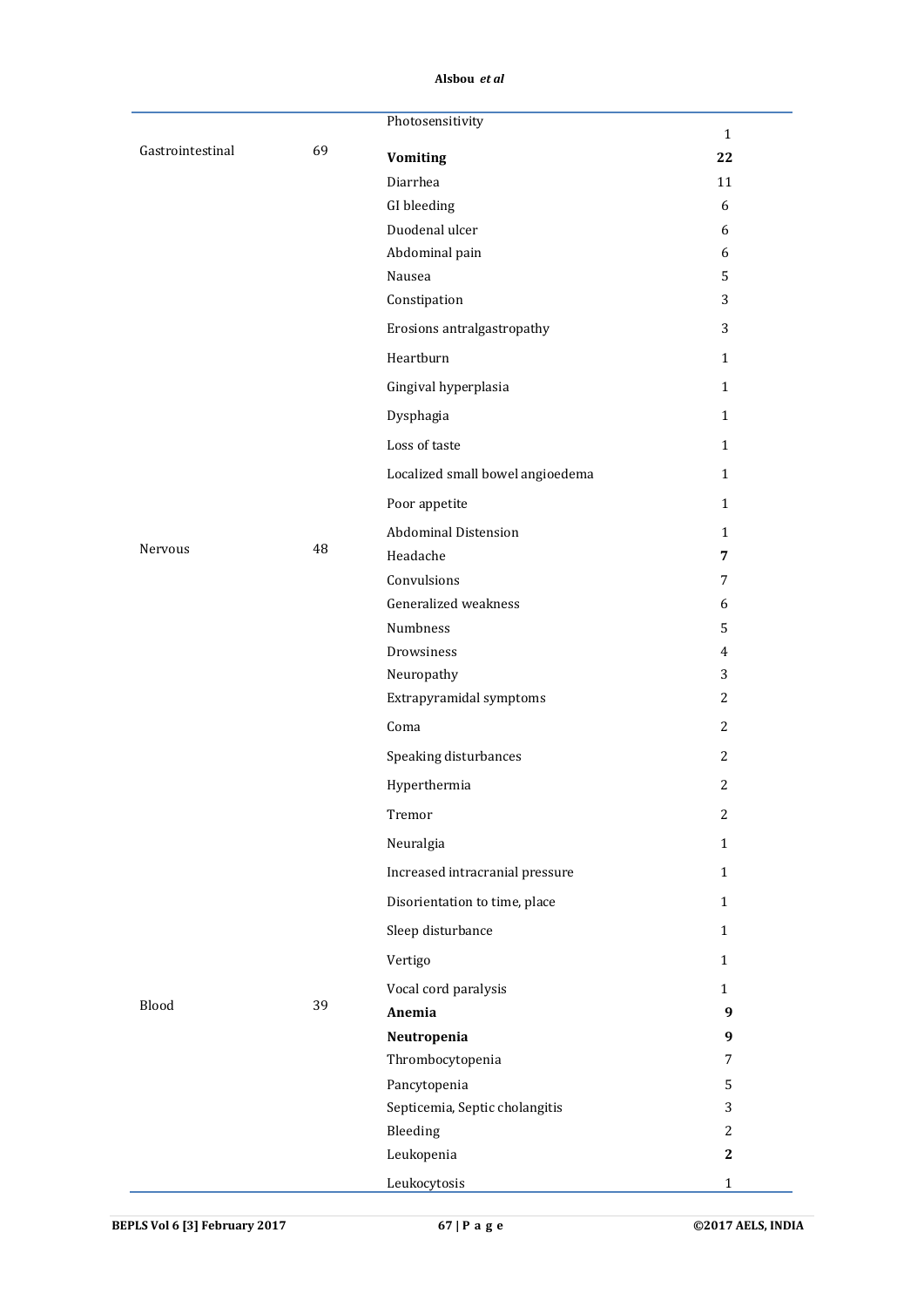|                   |        | Febrile neutropenia               |                    |
|-------------------|--------|-----------------------------------|--------------------|
| Respiratory       | 31     | Difficulty in breathing           | $\mathbf{1}$<br>20 |
|                   |        | Cough                             | 5                  |
|                   |        | Respiratory depression            | 3                  |
|                   |        | Chest infection                   | 2                  |
|                   |        | Candida infection in lungs        | $\mathbf{1}$       |
| General disorders | 31     | Fever                             | 27                 |
|                   |        | Chills                            | $\overline{4}$     |
| Musculoskeletal   | 30     | <b>Back pain</b>                  | 19                 |
|                   |        | Myalgia                           | 3                  |
|                   |        | Muscle weakness                   | 3                  |
|                   |        | Arthralgia                        | 2                  |
|                   |        | Muscle cramps                     | 2                  |
|                   |        | Sitting imbalance                 | $\mathbf{1}$       |
| Vascular          | 21     | Hypotension                       | 10                 |
|                   |        | Hypertension                      | 5                  |
|                   |        | Septic shock                      | 2                  |
|                   |        | Pulmonary embolism                | 2                  |
|                   |        | Leg edema                         | $\mathbf{1}$       |
|                   |        | Arterial thromboembolism          | $\mathbf{1}$       |
| Endocrine         | 16     | Hyperglycemia                     | $\overline{4}$     |
|                   |        | Hypoglycemia                      | 3                  |
|                   |        | Hypocalcemia                      | $\overline{2}$     |
|                   |        | Hyponatremia                      | 2                  |
|                   |        | Hypercalcemia                     | $\mathbf{1}$       |
|                   |        | Hypertrichosis                    | $\mathbf{1}$       |
|                   |        | <b>Elevated TSH</b>               | $\mathbf{1}$       |
|                   |        | Thyroid disorders                 | $\mathbf{1}$       |
|                   |        | Hypokalemia                       | $\mathbf 1$        |
| Cardiac           | 15     | Palpitation                       | 10                 |
|                   |        | Cardiac arrest                    | $\overline{2}$     |
|                   |        | Ischemia                          | $\mathbf{1}$       |
|                   |        | Myocardial infarction             | $\mathbf{1}$       |
|                   |        | Bradycardia                       | $\mathbf{1}$       |
| Renal & urinary   | $10\,$ | <b>Renal impairment</b>           | $\overline{4}$     |
|                   |        | Hematuria                         | 2                  |
|                   |        | Renal colic                       | $\mathbf{1}$       |
|                   |        | Urinary tract infection           | $\mathbf{1}$       |
|                   |        | Acute urinary retention           | $\mathbf{1}$       |
|                   |        | Micro albuminuria                 | $\mathbf{1}$       |
| Hepatobiliary     | 9      | <b>Elevation of liver enzymes</b> | 3                  |
|                   |        | <b>Biliary</b> colic              | $\overline{c}$     |
|                   |        | Crigler-najjar syndrome           | 2                  |
|                   |        | Jaundice                          | $\mathbf{1}$       |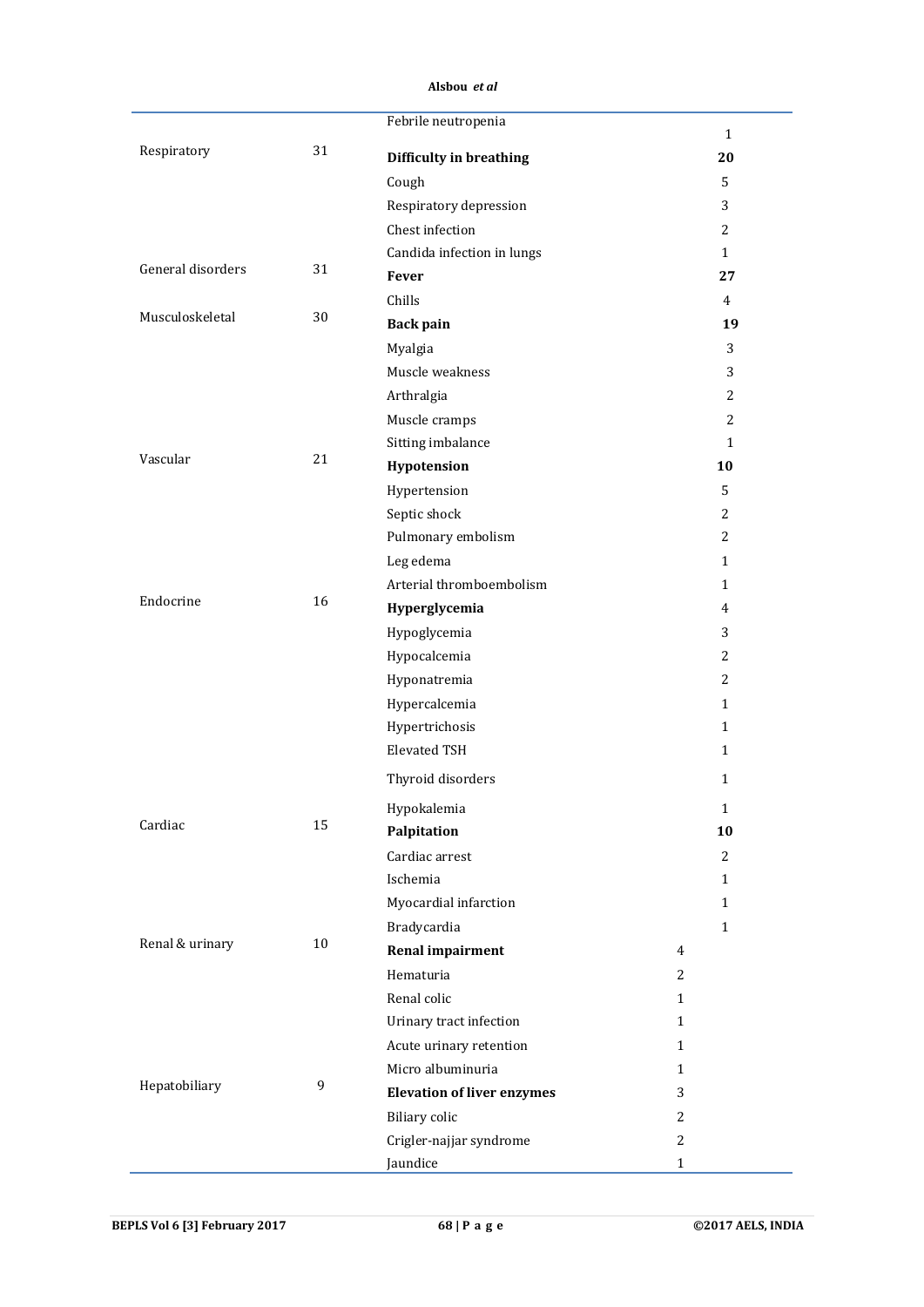|             |              | Hyperbilirubinemia                     | 1 |   |
|-------------|--------------|----------------------------------------|---|---|
| Immune      | 8            | Anaphylaxis                            |   | 5 |
|             |              | Anaphylactic shock                     |   | 1 |
|             |              | Reactivation of chicken box, hepatitis |   | 1 |
|             |              | Arthritis                              |   | 1 |
| Psychiatric | 4            | <b>Hallucination</b>                   |   | 4 |
| Infections  | 3            | <b>Herpes Zoster</b>                   |   | 2 |
|             |              | Mucositis                              |   | 1 |
| Eye         | $\mathbf{2}$ | Retinopathy                            | 1 |   |
|             |              | Eyelid edema                           | 1 |   |
| Ear         | 1            | <b>Tinnitus</b>                        |   | 1 |

#### **DISCUSSION**

The rationale drug use and pharmacovigilance department at JFDA with the cooperation of Health Hazard Evaluation Committee (HHEC) has analyzed the domestic adverse drug reactions (ADRs) reports submitted to JFDA. The results of this study summarized the last 5 years experience of PV in Jordan. This study shows that there was a 5-fold increase in the number of received ADRs reports. Although these results indicatedthat reporting rate increased over the study period, however, the rate of reporting is still lowin Jordan. Under-reporting of ADRs is a challenge for PV system worldwide, this is because most countries including Jordan follow the spontaneous or voluntary reporting system of ADRs [11-14]. A study was conducted in the UK by Venulet *et al*. showed that about 85-98 % of doctors never submitted an ADR report to the national authority [15]. A recent study was conducted by Suyagh et al. to evaluate the pharmacist's knowledge, practice and attitude toward ADRs reporting in Jordan. This study suggested that the majority of pharmacists have insufficient knowledge about PV and ADRs reporting and the authors recommended that more educational programs are needed to increase the pharmacists role in the process of reporting [16]. A cross-sectional study by Abu Farah et al. was conducted to evaluate knowledge and perceptions of PV among pharmacy students in Jordan. This study found that the majority of students had lack of knowledge of PV and reporting, and PhamD students had better knowledge about PV and ADRs reporting system than Bachelor of pharmacy (Bpharm) students. The authors suggested incorporation of PV into pharmacy curriculum in order to increase the awareness among pharmacy students [17].

According to the results of this study,seventeen classes of drugs were involved in causing ADRs. The most common classes were antineoplastics (37.6%), immunomodulators (14.1%),antibiotics (10.3%) and analgesics (6.6%). These results are similar to previous studies. A study by Ozcan et al. demonstrated that antineoplastics,immunomodulators, and anti-infective agents were the most frequently reported drug groups involved in ADRs, they accounted for about 50% of all reported drugs (18).A study by Khan et al. showed that antibiotics and anticancer drugs were the most frequent classes of drugs implicated in ADRs [19].A study by Gharaibeh et al. was conductedto assess the prevalence rate of drug-induced admissions to the medical ward at Jordan University Hospital. They found that 3.6% of admissions were druginduced, and chemotherapeutic drugs were the most common involved drugs, they were implicated in 36% of cases [20].A recent study by Alsbou et al. showed that the prevalence rate of ADRs was 3.2%, andantibiotics and analgesics were the most common classes of drugs involved in ADRs, they were involved in 33% and 25% of ADRs, respectively(21). Another pilot study by Alsbou *et al*. showed that 8% of patients admitted to the internal medical department experienced an ADR, and antibiotics and analgesics were the most commonly drugs involved in causing ADRs [22].

According to our results, the most common systemorgan classes involved in ADRs were skin and subcutaneous 80 ADRs (19.2%), gastrointestinal 69 ADRs (16.5%) and nervous system 48 ADRs (11.5%). These results are consistent with previous studies. Analysis of ADRs reports submitted to the WHO-ADR-VigiBase showed that skin and subcutaneous tissue disorders, nervous system and GI disorders were the most commonly reported ADRs [23].A recent study was conducted to analyze the ADR reports submitted to the Turkish PV center showed that skin and subcutaneous tissue, general disorders and administration site conditions, GI and nervous disorders were the most frequently reported ADRs, they were implicated in 15.3%, 13.5%, 10.7%, 9.6% of ADRs, respectively [18]. Another study by Khan et al. found that the most frequent body systems implicated in ADRs were GI, skin and nervous systems and the GI symptoms